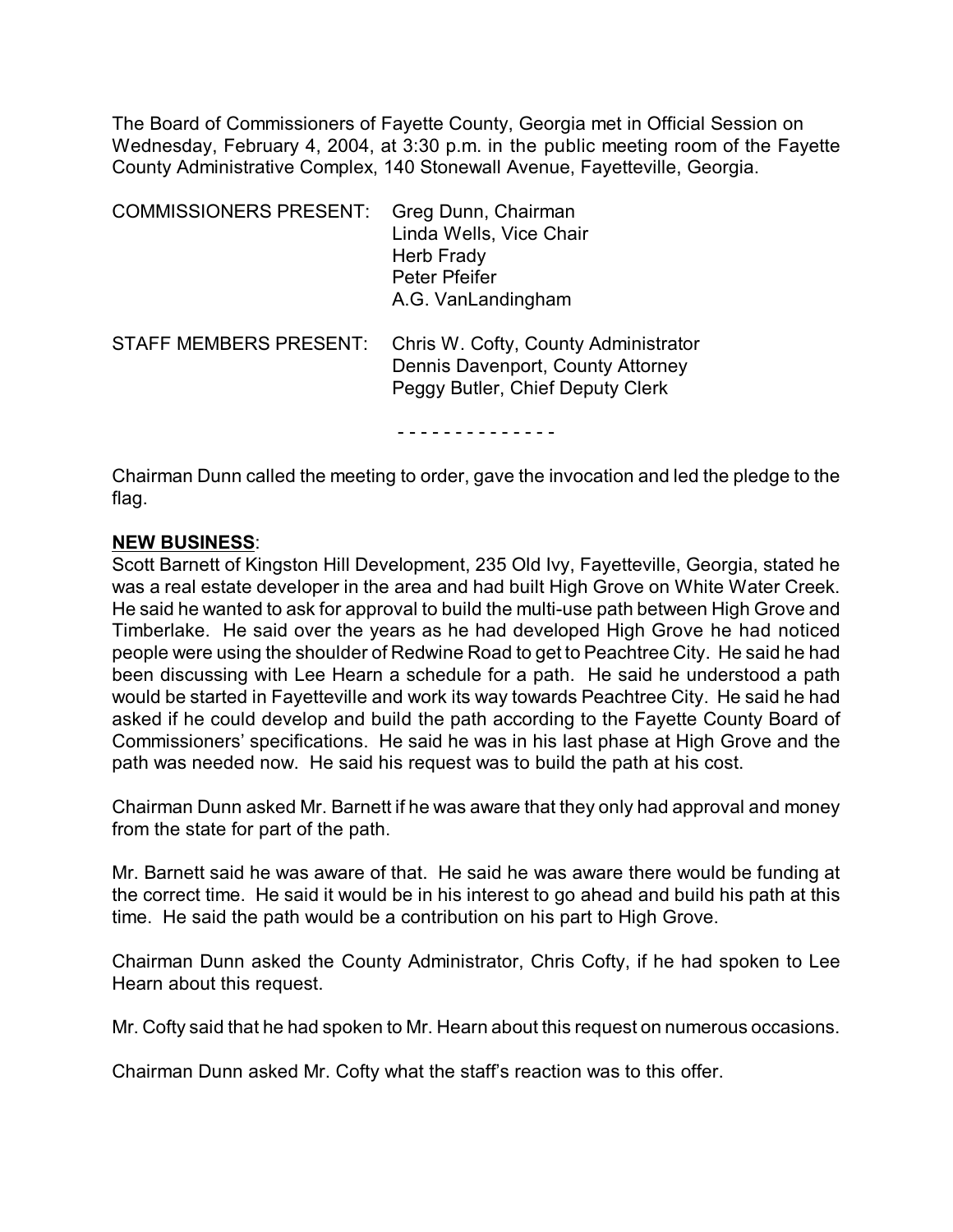Mr. Cofty replied that it was felt that this was a good idea worth pursuing.

## **Minutes February 4, 2004 Page 2**

Chairman Dunn said if this path was built they would have to be sure it was built to the County's standards because they would have to take over the maintenance of the path. He confirmed with Mr. Barnett that he was aware he would have to meet the County's standards and there would be an inspection process along the way as it was being built. He said there would be no reimbursement.

Mr. Barnett said he understood this.

Commissioner Frady asked what the distance of the path would be.

Mr. Barnett answered that the path would be approximately 2,500 feet. He said it would go from the south entrance of High Grove at Old Ivy, cross over the church yard to Spring Mist which was the Timberlake entrance.

Commissioner Frady asked Attorney Davenport if he saw any problems with this from a legal standpoint.

Attorney Davenport replied that he did not.

Chairman Dunn asked how the people in Timberlake felt about this path being built. He asked if Mr. Barnett had spoken to the homeowner's association about this.

Mr. Barnett replied that he had spoken with the Timberlake Homeowner's Association and he said they felt this was a good solution.

Motion was made by Commissioner Frady, seconded by Commissioner Wells, to allow Kingston Hill Development to install multi-use paths along the County right-of-way on Redwine Road from High Grove to Timberlake at the developer's expense with the County Engineering Department managing each segment. Motion carried 5-0.

**CONSENT AGENDA:** Motion was made by Commissioner Wells, seconded by Commissioner Pfeifer, to approve the Consent Agenda as presented. Motion carried 5-0.

**MAIN STREET CALENDAR APPROVAL:** Approval of request from Main Street Fayetteville for use of county property and employees during 2004 Main Street events.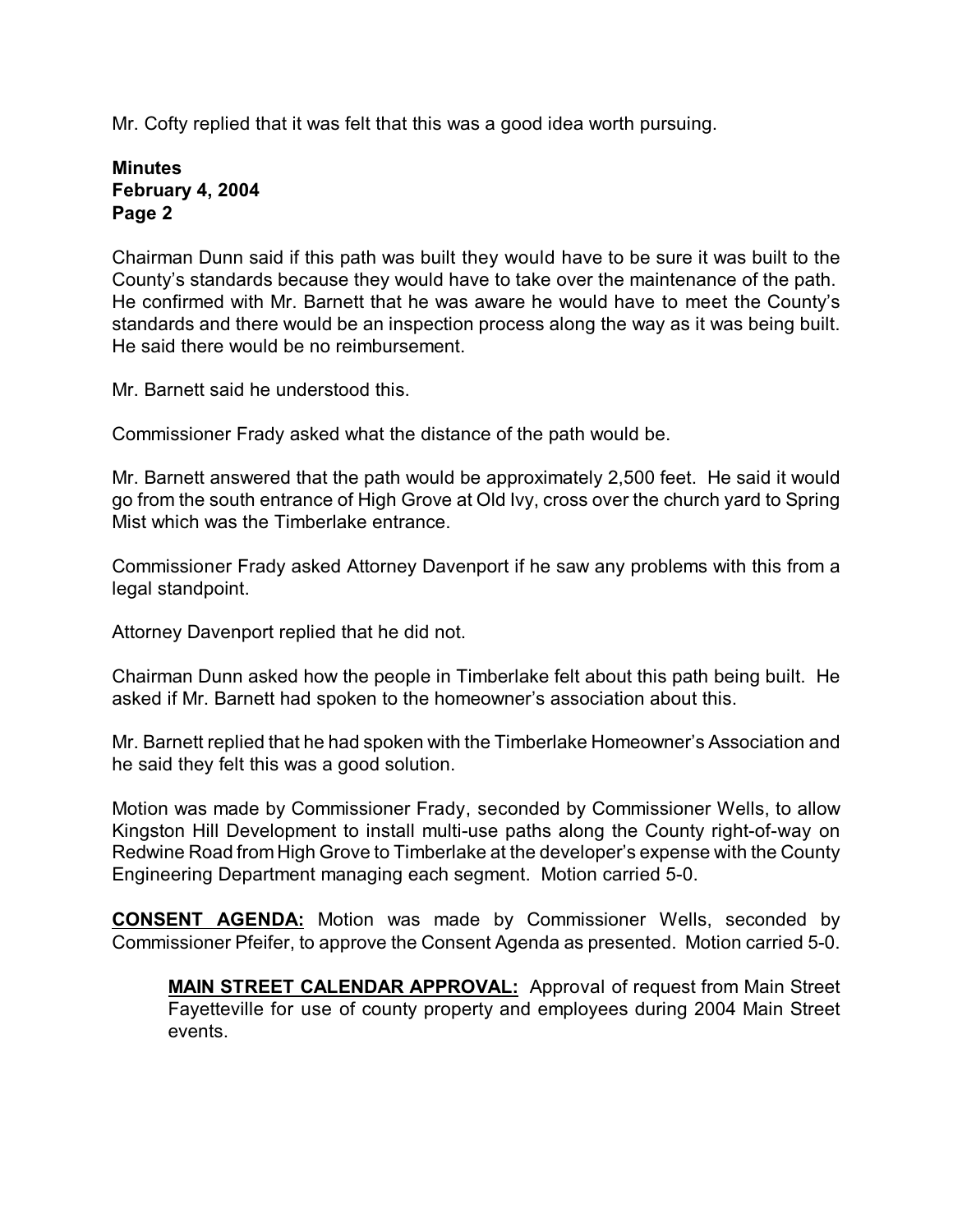**VICKERY LANE ACCEPTED AS STREET LIGHT DISTRICT:** Approval of recommendation by Ron Salmons, Director of Engineering, to accept Vickery Lane (Phase 4) Subdivision as a street light district.

**Minutes February 4, 2004 Page 3**

> **COUNTY ADMINISTRATOR'S CONTRACT APPROVED:** Approval of recommendation to approve the County Administrator's Employment Contract for the year 2004.

> **STREET RESURFACING AGREEMENT WITH PEACHTREE CITY:** Approval of intergovernmental Street Resurfacing Agreement with Peachtree City for the resurfacing of specified city streets.

> **CHAMBER OF COMMERCE SIGN REQUEST:** Approval of request by the Fayette County Chamber of Commerce to place a sign on the Old Courthouse lawn August 23 - September 7, to advertise the Business EXPO**.**

> **REQUEST FOR TAX REFUND - ALENCO:** Approval of recommendation to approve a request for a tax refund to Alenco in the amount of \$56,137.01, for the year 2002.

**RECREATION WAIVER OF FEES AND HOURS FOR FUNDRAISER:** Approval of request from Anita Godbee, Recreation Department, to waive facility use fees and park hours for the Relay for Life Fundraiser Event sponsored by the American Cancer Society on May 7 and 8, 2004.

**CHRIST'S CHURCH - SIGN REQUEST:** Approval of request from Christ's Church to place a sign on the Old Courthouse Lawn from March 29 - April 2, 2004, promoting their Easter program.

**MOTHER'S OF TWINS CLUB - SIGN REQUEST:** Approval of request from the Southside Mothers of Twins Club to place a sign on the Old Courthouse Lawn March 1-6, 2004 to advertise their fundraiser.

**MINUTES:** Approval of minutes for Board of Commissioners meetings held on January 8, 2004 and January 22, 2004.

## **PUBLIC COMMENT:**

Members of the public are allowed up to five minutes to address the Board on issues of concern other than those items which are on today's agenda.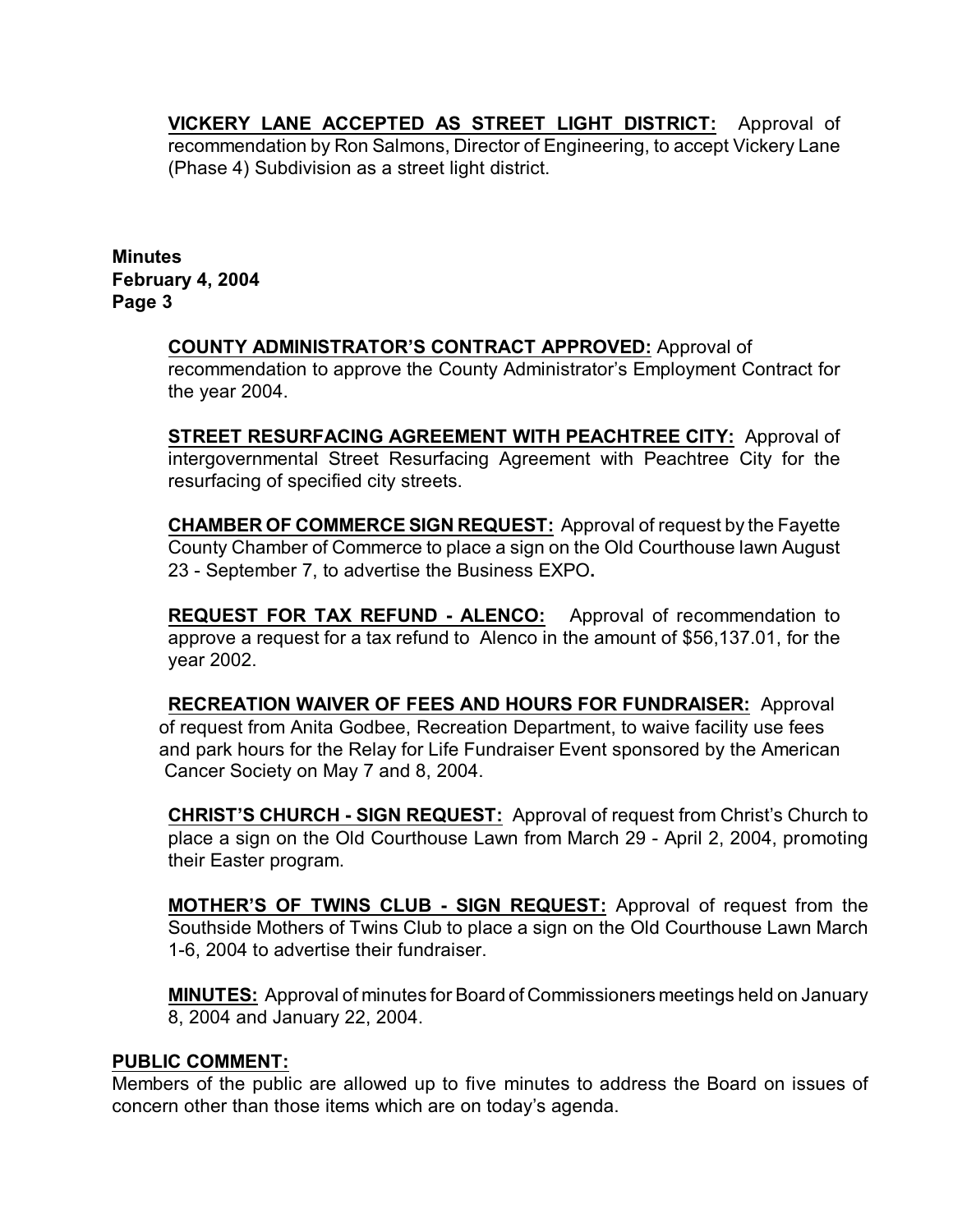**NONE** 

## **STAFF REPORTS:**

**ATTORNEY DAVENPORT:** Attorney Davenport reported he had the intergovernmental agreements between Fayette County and Brooks and Fayette County and Woolsey which

**Minutes February 4, 2003 Page 4**

were executed annually to provide specific services to those towns. He said they were signed by the respective parties and were awaiting the signature of Fayette County. He said he would need a motion to authorize the Chairman's execution of the documents. He said they were for sheriff, court and general services.

Motion was made by Commissioner Frady, seconded by Commissioner Wells, authorizing the Chairman to execute the intergovernmental agreements between Fayette County and the Town of Brooks and the Town of Woolsey. Motion carried 5-0.

**ATTORNEY DAVENPORT:** Attorney Davenport reported that he had the Recreation Facility and Program Agreement between Fayette County and Peachtree City for the Board's approval. He said the revisions had been made by Peachtree City which were requested by Fayette County. Attorney Davenport said it was awaiting execution by the Board. He said the Board could sign it today or receive copies of the Agreement for review and sign it at a future meeting.

It was the consensus of the Board to review the revisions and sign the agreement at a future meeting.

**ATTORNEY DAVENPORT:** Attorney Davenport requested an Executive Session for one legal item and one real estate item.

**COMMISSIONER VANLANDINGHAM:** Commissioner VanLandingham reported that he had one legal item to discuss in Executive Session.

**COMMISSIONER FRADY:** Commissioner Frady made a motion affirming that staff had been asked to perform the necessary preliminary work to place on the November General Election Ballot a Local Option Sales Tax for transportation. Motion was seconded by Commissioner Wells. Motion carried 5-0.

**EXECUTIVE SESSION:** Motion was made by Commissioner Wells to adjourn to Executive Session for one real estate and two legal items. Motion was seconded b Commissioner Pfeifer. Motion carried 5-0.

**LEGAL:** Attorney Davenport reported to the Board on a legal matter.